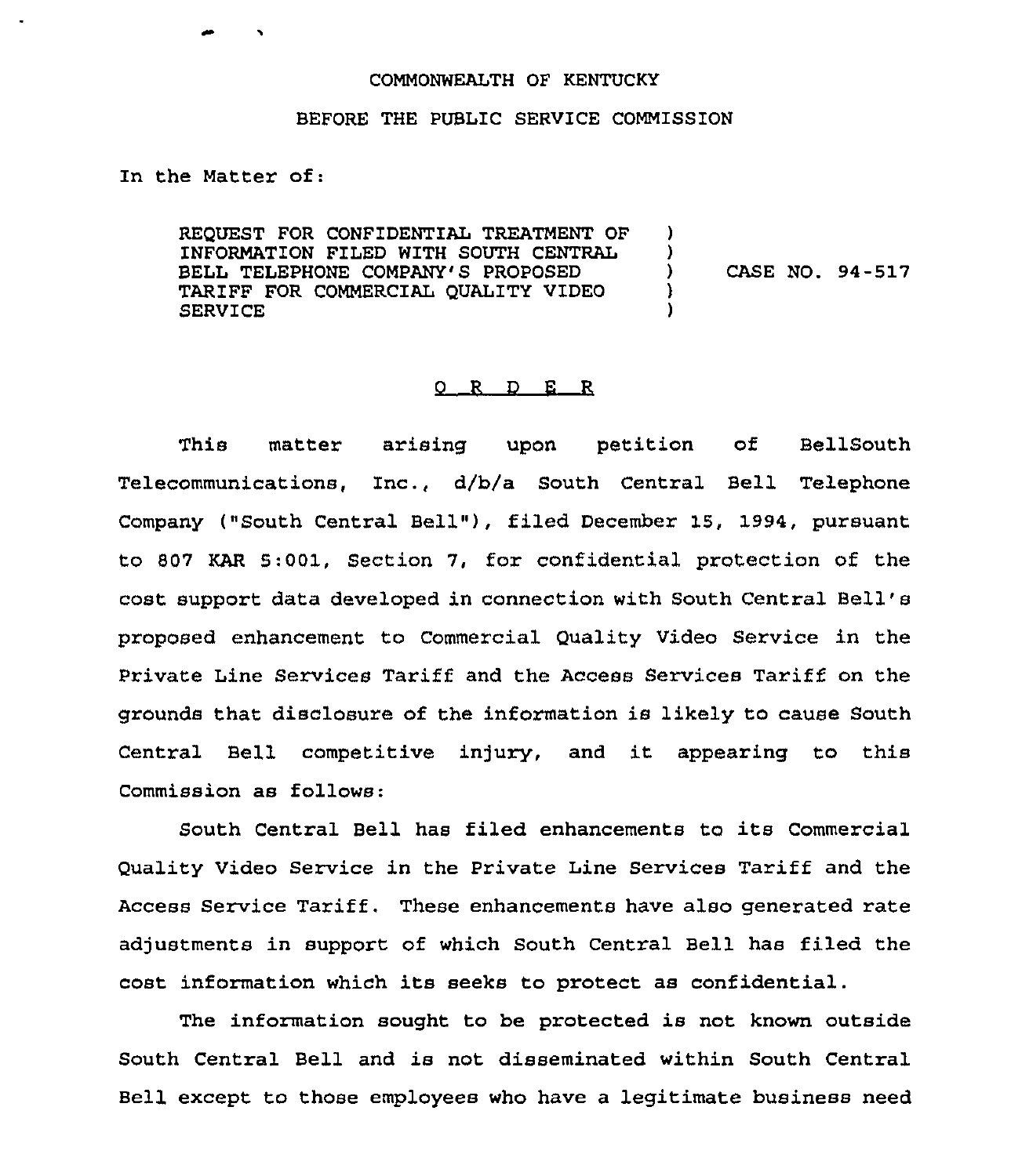to know and act upon the information. South Central Bell seeks to preserve and protect the confidentiality of the information through all appropriate means, including the maintenance of appropriate security at its offices.

 $\mathbf{v} = \mathbf{v} \times \mathbf{v}$  . In

KRS 61.872 (1) requires information filed with the Commission to be available for public inspection unless specifically exempted by statute. Exemptions from this requirement are provided in KRS 61.878(1). That section of the statute exempts 11 categories of information. One category exempted in subparagraph (c) of that section is commercial information confidentially disclosed to the Commission. To qualify for that exemption, it must be established that disclosure of the information is likely to cause substantial competitive harm to the party from whom the information was obtained. To satisfy this test, the party claiming confidentiality must demonstrate actual competition and a likelihood of substantial competitive injury if the information is disclosed. Competitive injury occurs when disclosure of the information gives competitors an unfair business advantage.

South Central Bell's competitors for Commercial Quality Video Service are interexchange carriers and competitive access providers. Such competitors could use the demand and revenue estimates of the cost information sought to be protected to analyze the market potential at the expense of South Central Bell. Therefore, disclosure of the information is likely to cause South Central Bell competitive injury and the information should be protected as confidential.

 $-2-$